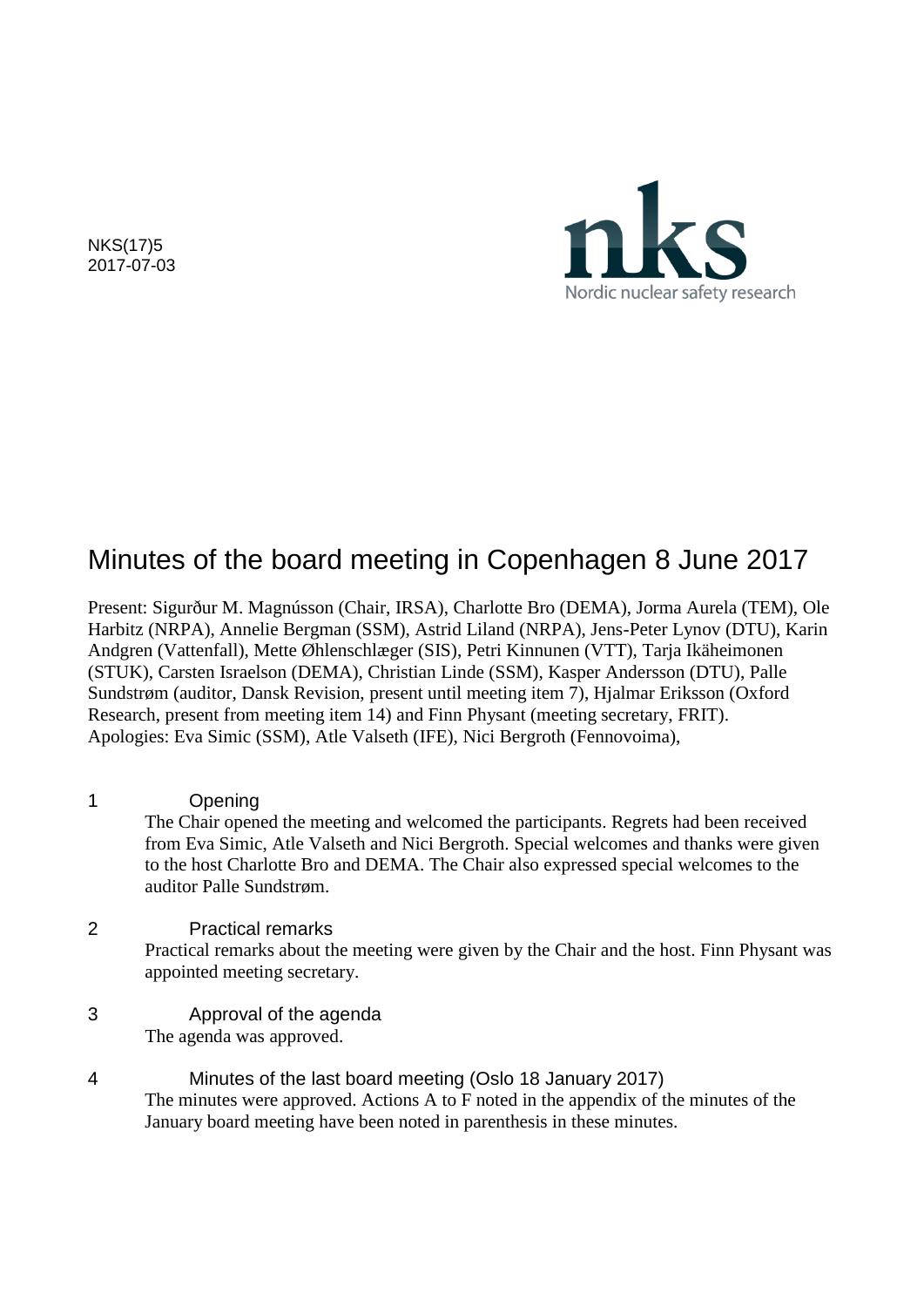# 5 Accounts 2016

The auditor Palle Sundstrøm presented the distributed material: the Financial Statements 2016 and the Long-form audit report both dated 8 June 2017. The distributed material and Palle Sundstrøm's presentation did not contain any qualifications, special remarks etc. Charlotte Bro asked which size the reserve should have. Palle Sundstrøm has estimated unexpected currency exchange rate fluctuations to be the biggest risk to be handled by the reserve within a financial year. Based on many years' experience with NKS accounts Palle Sundstrøm has estimated the magnitude of this risk to be between DKK 500,000 / EUR 65,000 and DKK 700,000 / EUR 95,000. As the reserve itself should be somewhat larger than this amount, the auditor recommended that the size of the reserve should be approximately DKK 1,000,000 / EUR 135,000. The Chair expressed the view that the reserves should not be less than about 800,000 DKK.

The board took note of the auditor's presentation and recommended the 2016 accounts to be approved by the owners.

# 6 Financial status for the current year

Finn Physant presented the Financial status report dated 19 May 2017. The reserve at present is estimated to approximately DKK 809,000 / EUR 109,000 – in accordance with this year's budget decision of 18 January 2017.

The board took note of the financial situation.

# 7 News since last board meeting

a) Report from the owners' group

SMM informed that the owners had a very good meeting yesterday (7 June 2017) with constructive forward looking discussions and positive outcomes.

# **Key issues discussed:**

# **Future structure and direction of NKS.**

First discussion. Frank exchange of ideas and views Key points from the discussion:

- how can NKS best meet the needs of the owners
- how can we optimize the use of NKS funds

This discussion will continue. The owners' aim is to reach a consensus on possible changes before the January 2019 meeting. The outcome of this work could be presented at the 2019 NKS Seminar.

# **Current and future role and activities of the PC's.**

Good agreement on the important role of the PC´s and the excellent work they do. Frank exchange of views on the role, activities and costs of the PC´s. A decision to establish a WG to review and revise PC activities. Deadline for report in good time before the January 2018 meeting i.e. 1 December 2017. Terms of Reference and members agreed to. Info on WG included in minutes of NKS board meeting as Appendix 1.

# **Current and future role of the NKS Secretariat. Possibilities for checking the price of secretariat function.**

Again good agreement on the importance of the NKS secretariat and the excellent work. Again a frank exchange of views regarding the role, activities and cost of the NKS Secretariat. A decision that each owner look into the feasibility of hosting the NKS secretariat in the future. Preliminary outcome to NKS chair within three months. These three issue were also addressed in agenda item 14.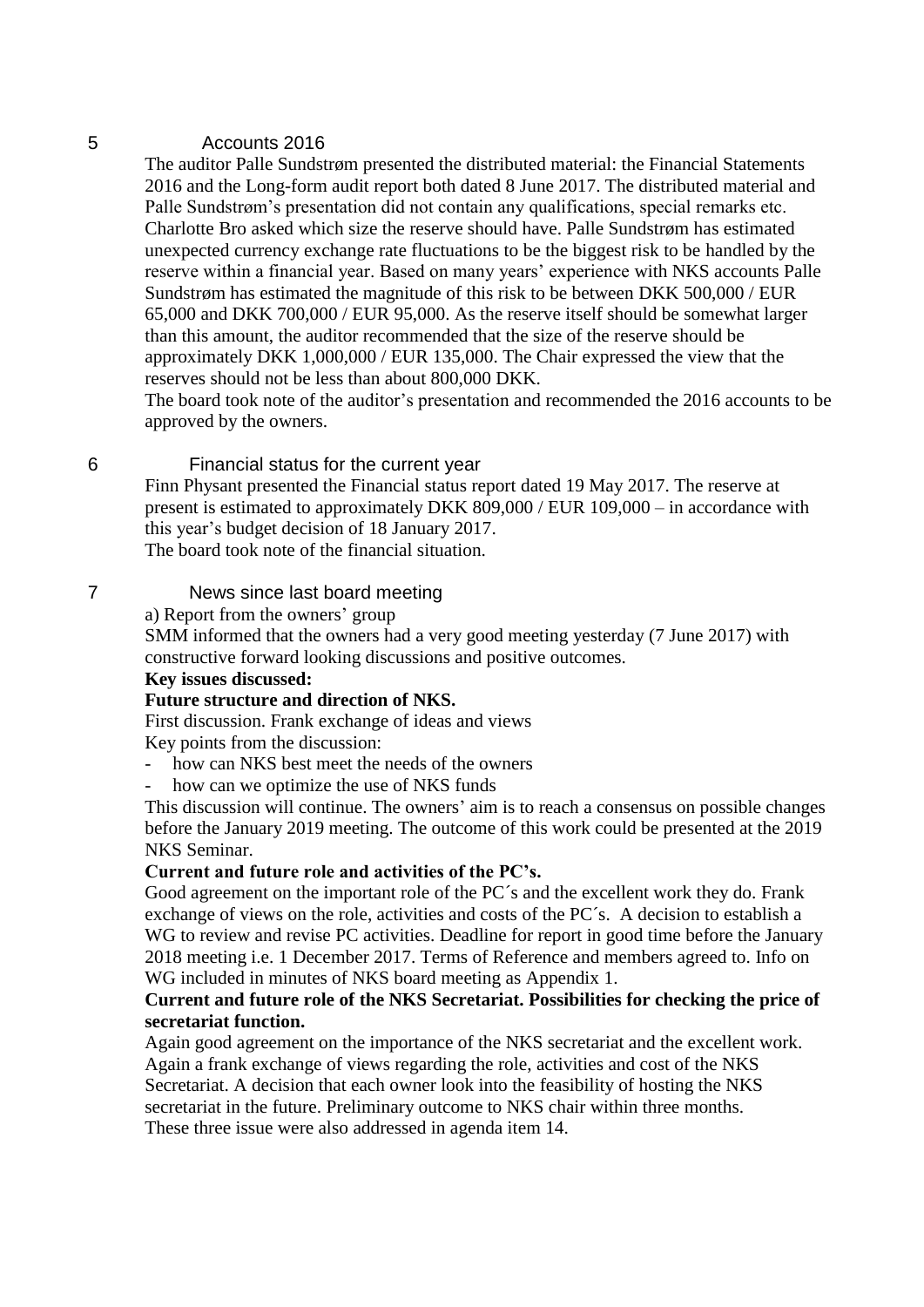b) News from board members' organisations

The members informed each other about relevant news.

c) Administrative news

Finn Physant presented the new pamphlet (action B) and the 2017 version of "This is NKS" already presented at this year's January meeting.Finn Physant noted that the "Handbook for NKS applicants and activity leaders" is still valid and fully updated. The handbook will be updated if needed.

Finn Physant presented the revised "NKS Administrative Handbook" now including: -the programme managers shall ask the the activity leaders when the final report is submitted if they intend to publish. If so the NKS report will be put on the NKS website after the publication is finished (action C)

-electronic sign off's and filing of signed documents.

-NKS is registered as an association with a Danish CVR number in order to issue invoices for public Danish contributions.

The board took note of the administrative news.

# 8 R-part: status

Christian Linde made a presentation of the status of the ongoing R-part activities. Overall the work in NKS-R is progressing according to plan.

Status for the 8 activities from CfP 2016: 4 activities are completed. 1 activity partly completed (final reports from 2 out of 3 partners). 3 activities remain not completed (one draft report received).

9 NKS-R reports have been published, 1 seminar has been carried out in 2017 and 3 more are planned for 2017.

Status for the 7 activities from CfP 2017:

All contracts signed. Work is basically progressing on schedule and the Fortum & TVO support agreements were submitted in May. 2 applications for young scientist travel support have been received.

# 9 B-part: status

Kasper Andersson presented the status of the NKS-B activities. Overall, the work in NKS-B is progressing well. Since the last board meeting in January, 5 final reports for 3 activities have been published on the NKS website. All contracts for the 2017 activities have been agreed and signed. There are no delayed activities from before 2016. 4 NKS-B seminars are planned for 2017 and 4 applications for young scientist travel support have been received.

# 10 NKS article

The PC's reported on the progress of their article work. The PC's have decided for deviding the work into two articles – one R-part and one B-part article. The PC's are considering which journal to publish in and their intention is to send draft articles to the board members no later than end of September including proposals of which journals to publish in (action D).

# 11 NKS R and B seminar

The PC's reported about the progress of the seminar planning from the program committee. The board decided in favour of Stockholm as seminar venue. The board supported the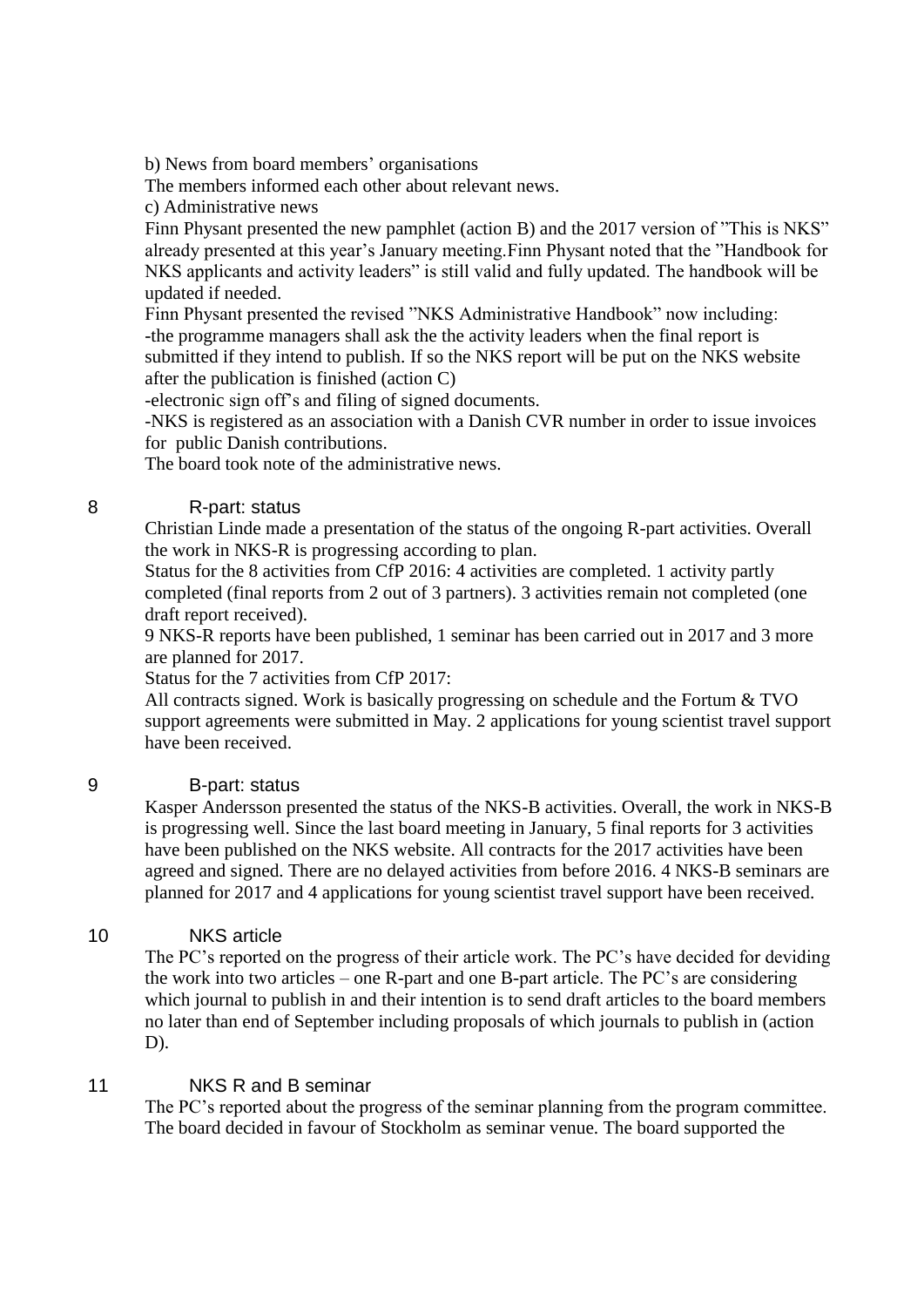direction of the seminar planning as presented by the PC's. The programme committee will prepare an advanced draft proposal for the next board meeting (action E).

# 12 Information activities

Finn Physant informed the board about the website, newsletters etc. – Website visitor statistics were presented concluding that the level of use of the website has been quite stable seen over the years (except from February to April 2017 with an unusual use from India). Since the last board meeting 2 NewsFlashes have been distributed. The first one of 25 January was a summary report from the January board meeting including the result of the 2017 call for proposals, and the second of 29 March included NKS on LinkedIn, upcoming seminars, new publications and young scientist travel assistance. Besides this a NewsLetter was distributed 1 June presenting upcoming seminars, new publications, young scientist travel assistance and NKS on LinkedIn.

There is a list of more than 500 e-mail addresses, to which NKS electronic letters are distributed.

The new pamphlet was presented under meeting item 7.

It was decided to discontinue the website statistics.

Christian Linde presented NKS on LinkedIn – up and running. The Chair encouraged the board members to sign up (action F).

# 13 Research activities in 2018

The Chair informed the board about this year's call for proposals (CfP). There will be a CfP for both the B- and R-part opening on 1 September with deadline 16 October. The deadline for submission of evaluations from board members will be 15 November and the next coordination meeting will take place end of November.

The Chair proposed the budget for 2018 for each programme's activities to be set to at least DKK 3,100,000. The board agreed to this.

The Chair will ask the owners and co-financiers for a possible raise of funding in 2018 compared to their funding in 2017. For the owners the expectation at this time is that the contributions in 2018 will be the same as in 2017.

# 14 NKS in the future

# **Future structure and direction of NKS.**

In February 2017 Eva Simic distributed the SSM report by Oxford Research to the board members: "Evaluation of the Swedish participation in the Nordic Nuclear Safety Research (NKS) collaboration" (action A).

The Chair welcomed Hjalmar Eriksson from Oxford Research who made a comprehensive and excellent presentation on the evaluation of the added value for Sweden from participating in NKS.

Several important issues were raised in the discussion that followed such as the Nordic perspective of the report, the importance of QA in evaluation of proposals and final reports, synergies with other (international) programs, relative added value of NKS-R and NKS-B, and the need to address overhead costs (staff cost ) to name a few.

**The presentation by Oxford and the discussion that followed was a starting point for the discussion on the future structure and direction of NKS in the NKS board.**  The future structure and direction of NKS is a matter for the owners to decide. The input from board members who do not represent the owners is very important.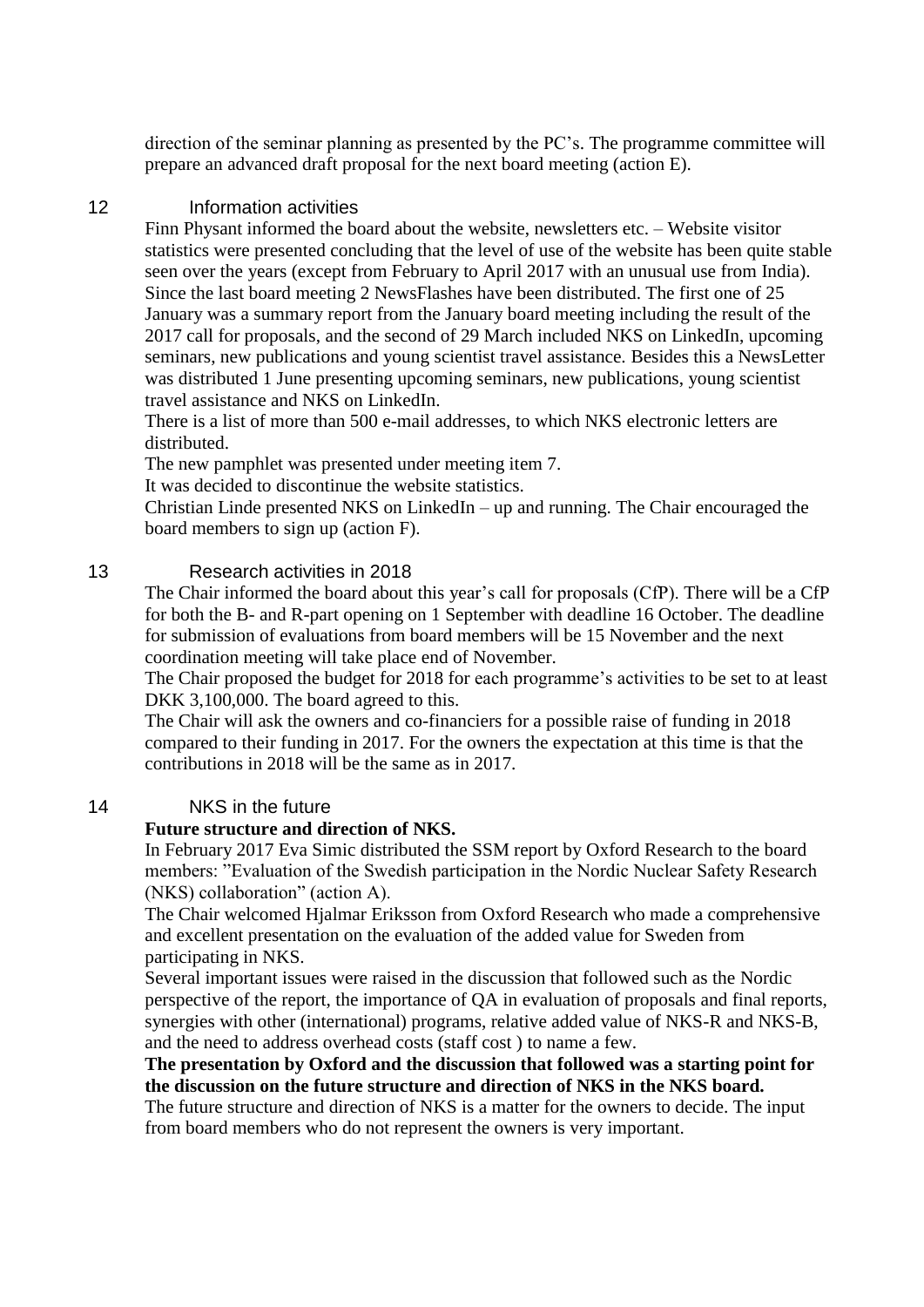The discussion on the future direction of NKS will continue and the intention is to have special sessions addressing these issues in connection with the 2018 board meetings. Each board member (if there are two from one organization, then jointly) will be asked to prepare 1 page of text reflecting on the future direction of NKS in advance of the next board meeting and present (5 slides max) at the special session on NKS future at the meeting. The owners will meet between board meetings to address these issues as needed. They plan to further develop their views on the future direction of NKS before the June 2018 meeting with the aim of consensus before the 2019 January meeting.

# **Current and future role and activities of the PC's.**

The Chairman referred to agenda item 7a) concerning the decision to establish a working group to review and revise the activities of the PC´s.

Again this is an issue for the owners to decide but as before the input from the board members who do not represent the owners is very important.

Several important issues were raised in the discussion that followed such as the need to clarify what are the expectations of NKS towards the PC´s and to seperate the

technical/scientific activities and general administration aspects of the PC work.

**Current and future role and activities of the NKS Secretariat.** 

The Chairman referred to agenda item 7a) concerning the Secretariat.

15 Other issues None.

# 16 Next meeting

Next meeting will be in Reykjavik 17 January (dinner) and 18 January (meeting) 2018.

# 17 End of meeting

Many thanks for a good meeting – in particular to the host DEMA – were expressed by the Chair.

Sigurður M. Magnússon Chair Finn Physant

Meeting secretary

Appendices: Appendix 1: Revised proposal for a working group (WG) to review and revise PC's activities Appendix 2:. Actions from the board meeting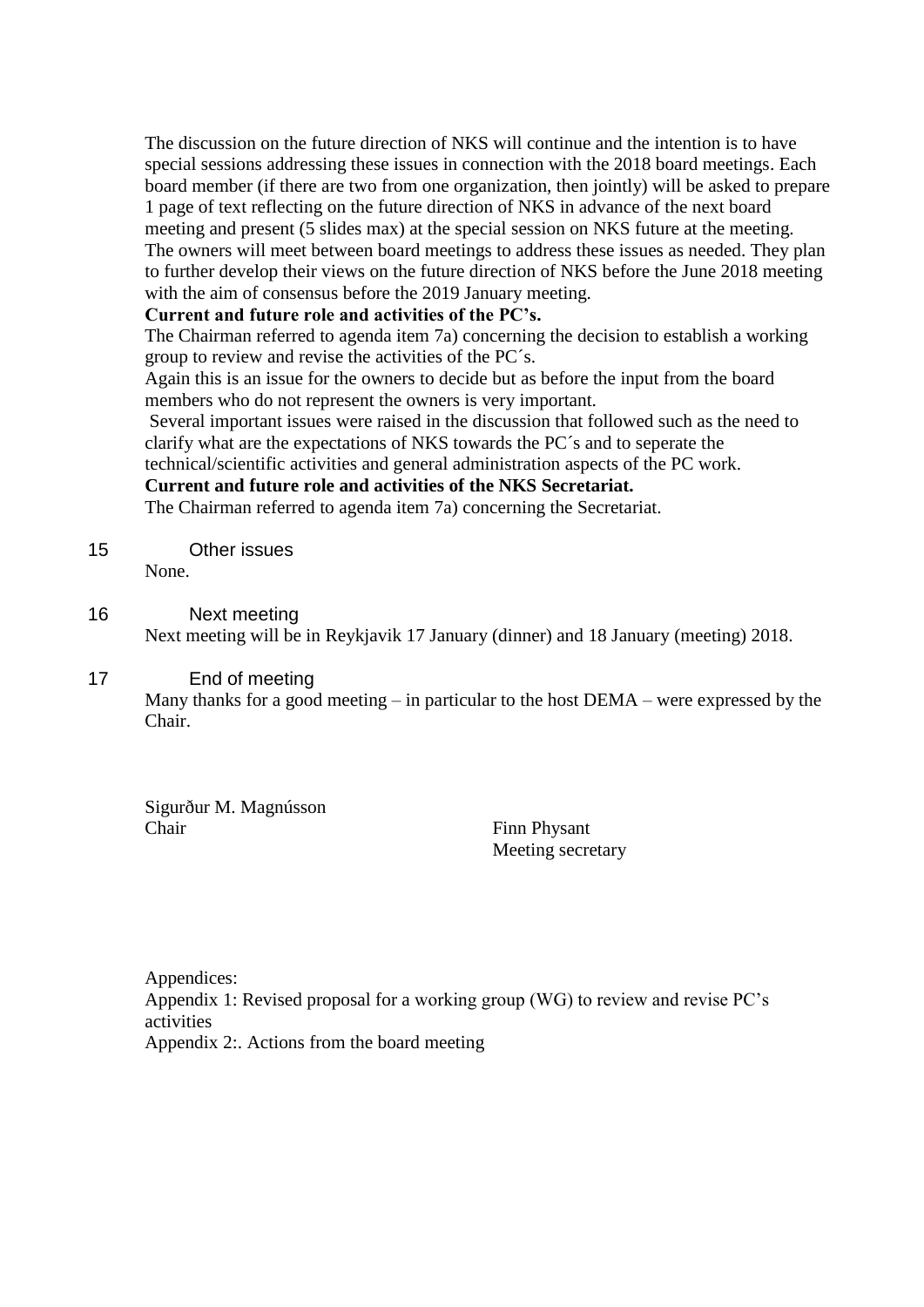# **Appendix 1 to the minutes of the NKS board meeting in Copenhagen on 8 June 2017.**

# **A working group (WG) to review and revise PC´s activities:**

The owners of NKS have agreed, at their meeting in Copenahagen on 7 June 2017, to establish this working group and have agreed on the follwing.

Terms of Reference:

- evaluate the present activities of the PC´s with regard to scope and volume as discussed at the january 2017 board meeting of NKS and in the evaluation report of Oxford Research.
- evaluate possible changes in activities of the PC´s and come up with proposals to lower costs and further optimize and enhance the efficiency of PC activities without compromising the quality of their work or the outcome of the activities.
- propose changes in PC´s activities as needed (based on the outcome of the evaluation of present activities and possible changes) and evaluate the total corresponding change in % of a full position separating clearly administrative and technical/scientific acivities.
- propose changes in the wording of current contracts for PC´s in order to improve clarity with regard to volume of activities and separation of administrative and technical/scientific activities.

Members of the WG: Carsten (DK), Nici (F ), Astrid (N), tbd by SSM (S) Chair of the WG: Nici Advisors: Jorma and Sigurður Timeframe: Final report in good time before the 2018 January board meeting i.e. 1 December 2017. Working methods: mainly by e-mail, tele and videoconferencing following an initial meeting

8.6.2017 SMM